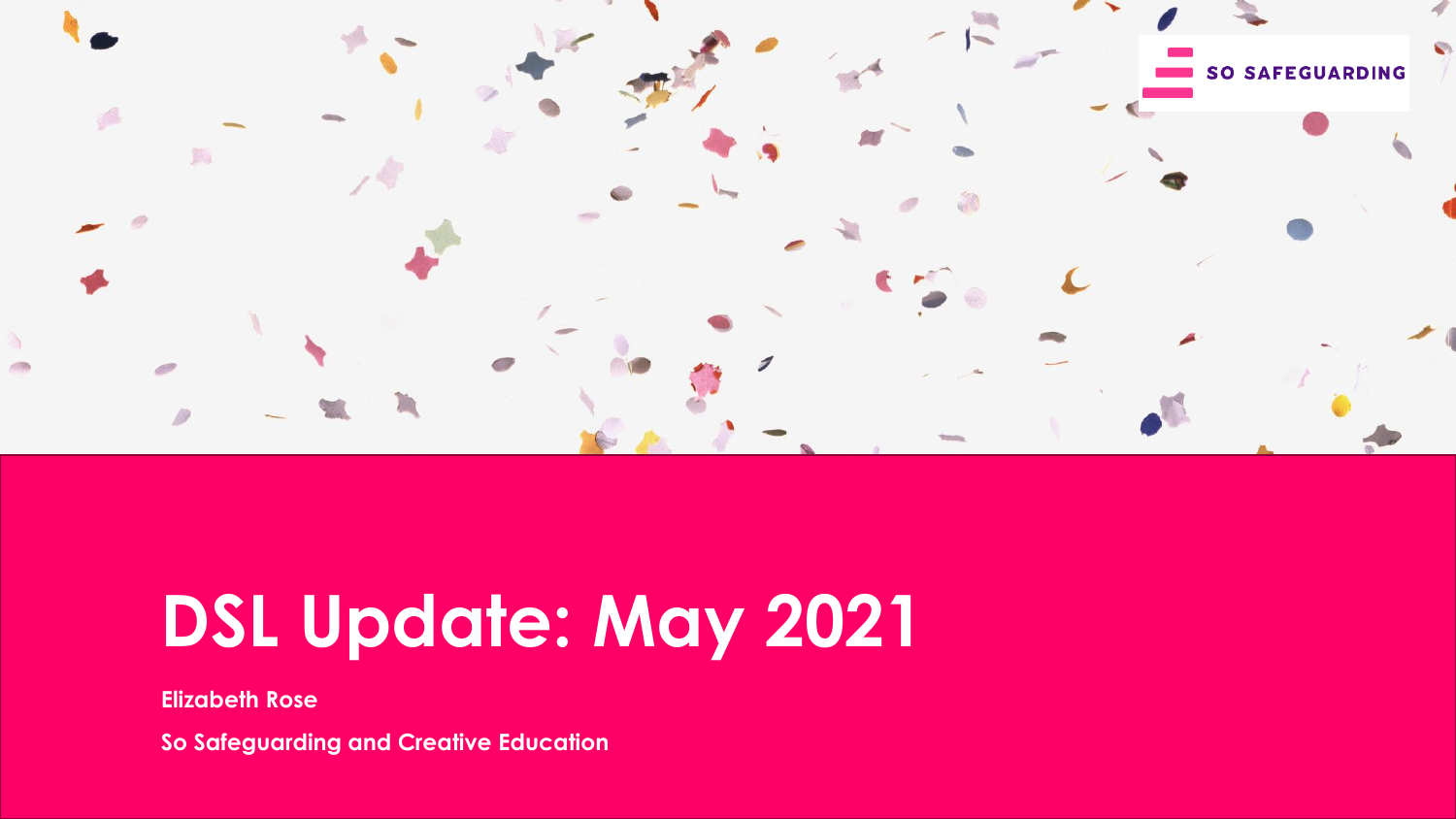# **Creative Education: Safeguarding**

**2021 Safeguarding Training Developments**

- ✓**On demand courses** for all staff in school to meet all statutory requirements.
- ✓**Resources** to accompany each course so you can build on learning in your setting.
- ✓On demand courses for **safeguarding leads and pastoral staff**
- ✓**Assessment** and participation tracking for all courses.
- ✓**Live courses** for safeguarding leads
- ✓**Supportive peer group** for safeguarding leads and **a structured, assessed development course** for those new in role.
- ✓**Pathways**
- ✓**Specific courses** (*safer recruitment, managing allegations*)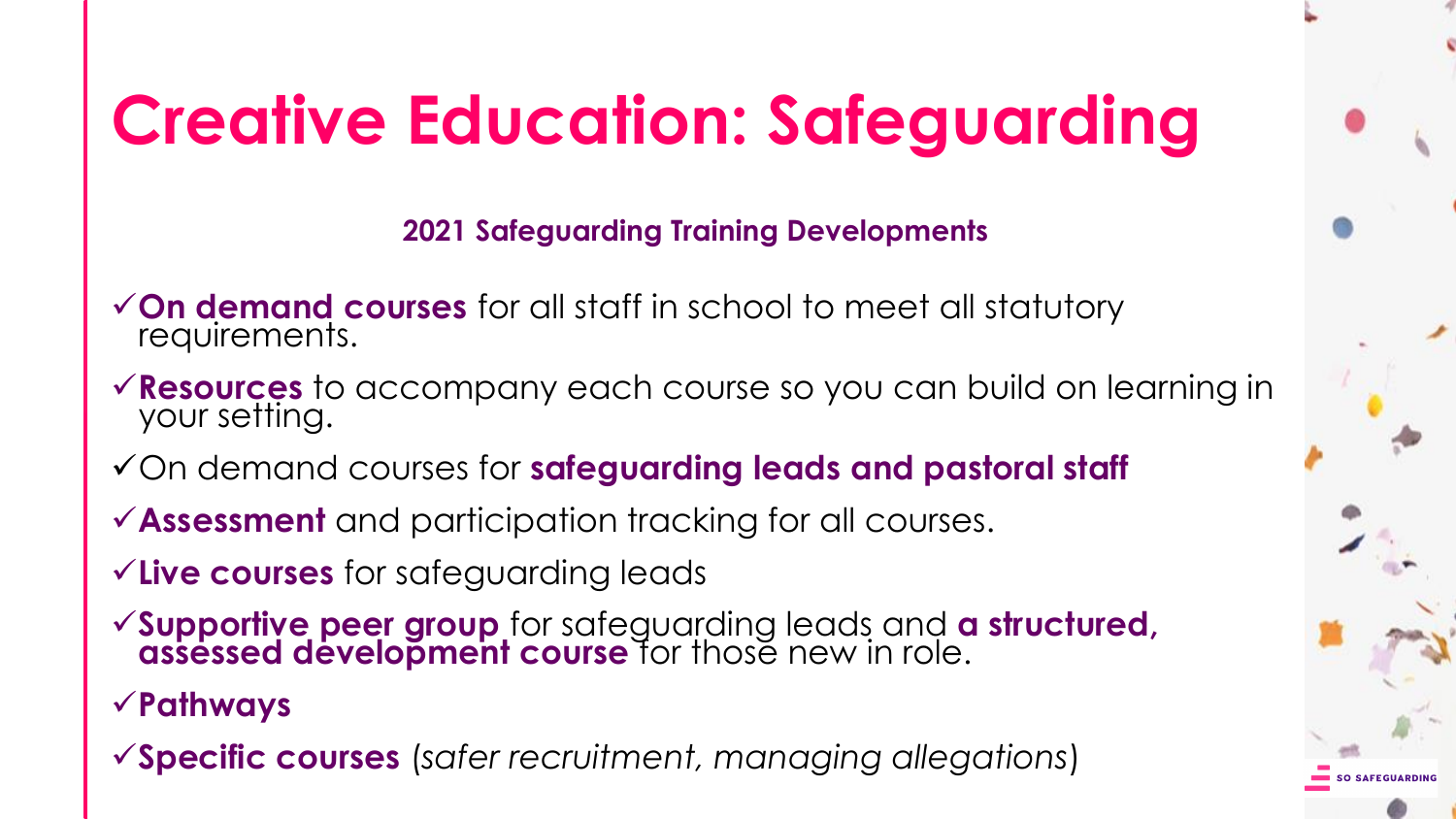### **Today's webinar**

### *What are the latest developments in the world of safeguarding?*

- Latest updates to government guidance
- Education staff wellbeing charter
- Everyone's invited and the Ofsted review of sexual abuse in schools
- Perplexing presentations and fabricated and induced illness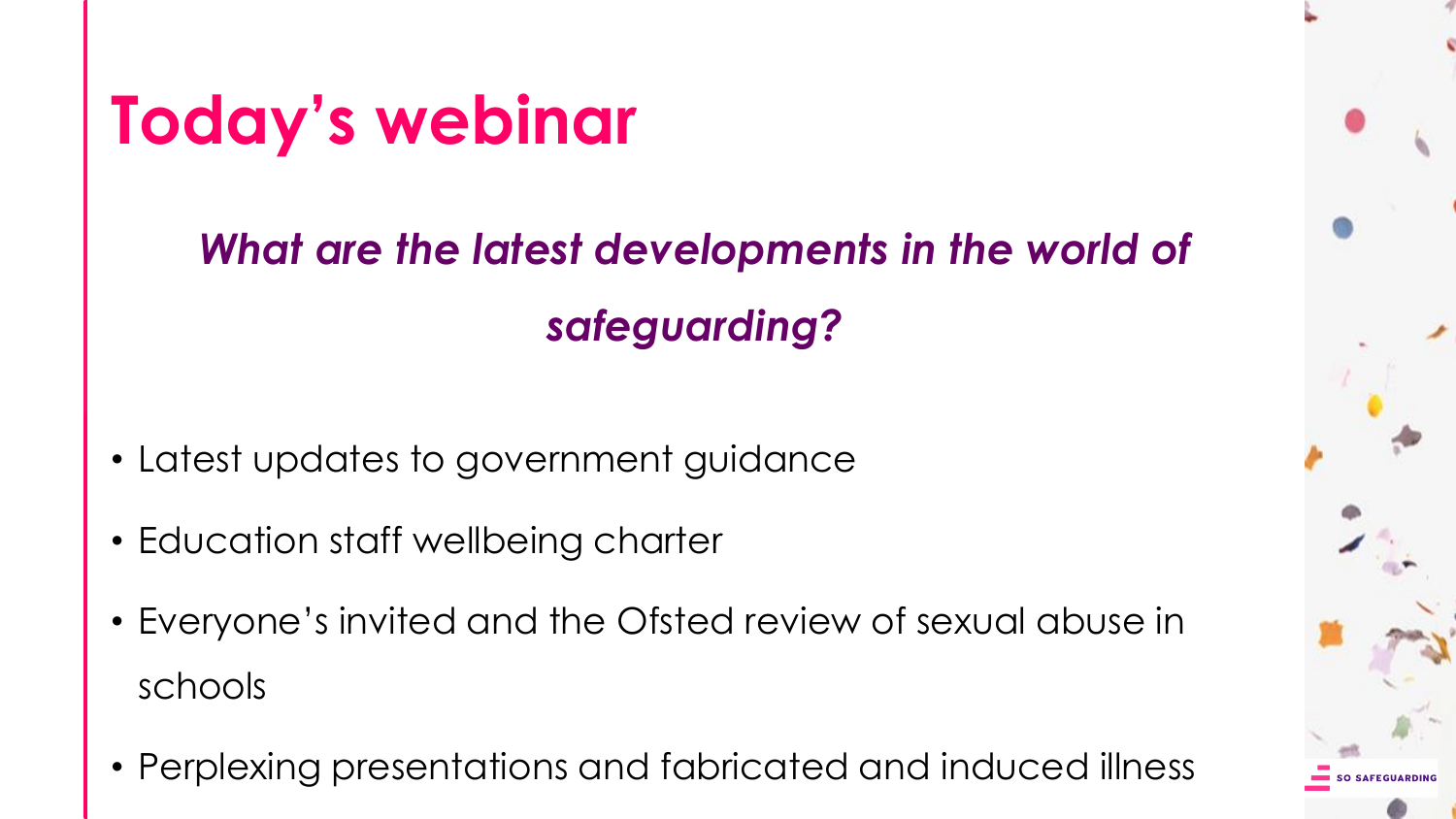## **Updates for… England**

• **Covid-19 operational guidance – updates for schools (10th May 2021)**

- face coverings
- attendance
- advice on pupils who are abroad
- pupils travelling to the UK from abroad
- educational visits
- wraparound provision and extra-curricular activity music, dance and drama and school – performances pupil wellbeing and support
- state-funded school inspection
- annex C further guidance on domestic residential educational visits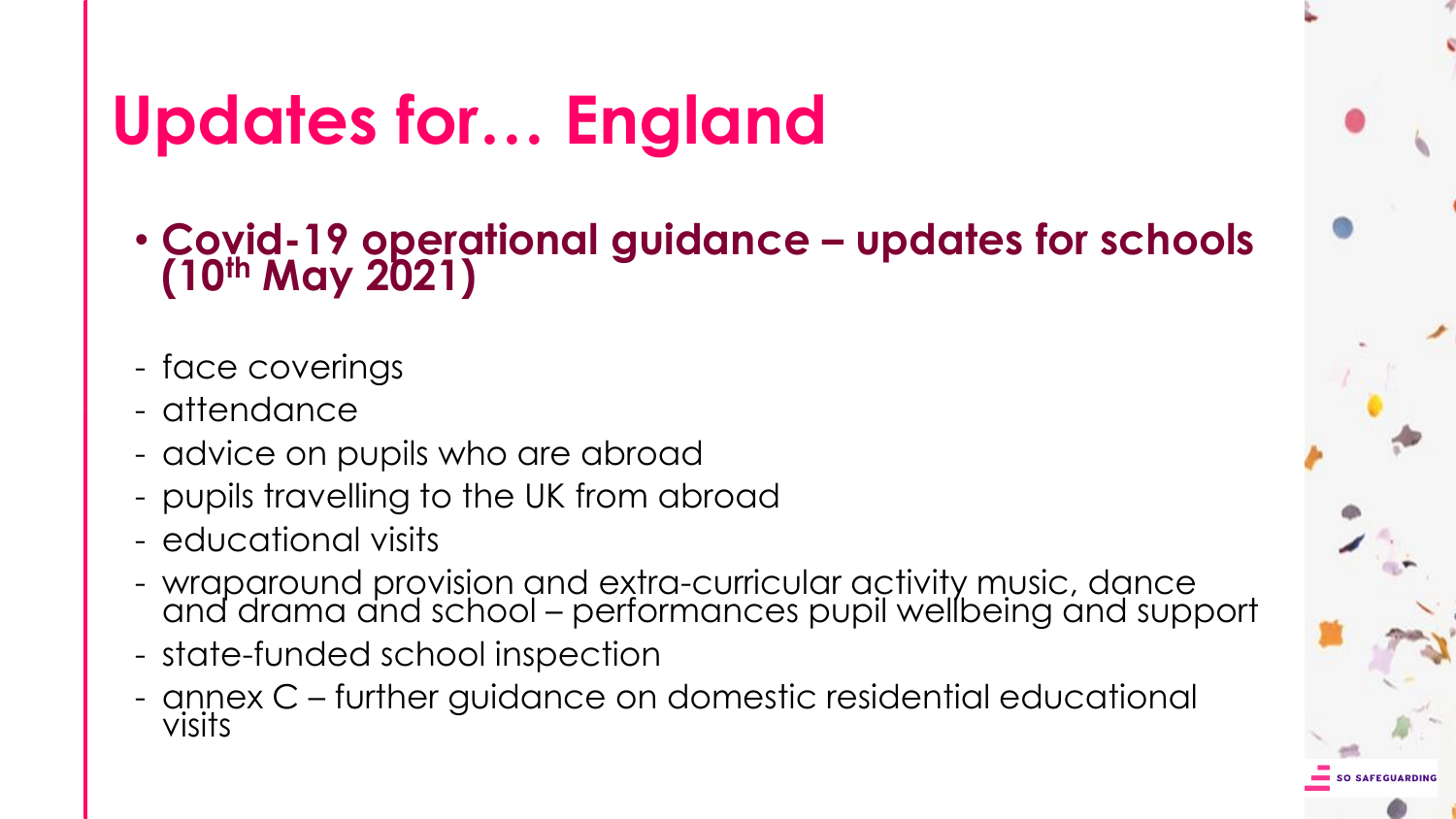## **Updates for… England**

• Updated advice for supporting attendance for children with a social worker and section on actions local authorities might want to take to support attendance.

嫁 Department for Education

### Guidance

### Improving school attendance: support for schools and local authorities

**Overview** 

Updated 5 May 2021

### Contents

Overview

Principles of an effective whole school attendance strategy Actions for school staff and local authorities to improve attendance

**Further resources** 

### **Print this page**

This document gives guidance to schools and local authorities to support them to improve school attendance.

The first part of this document sets out the principles underpinning an effective whole school strategy for attendance.

The second part of this document outlines actions that school staff and local authorities may consider taking to improve attendance for all pupils, pupils at risk of persistent absence and pupils who are persistently absent (PA).

**SO SAFEGUARDING**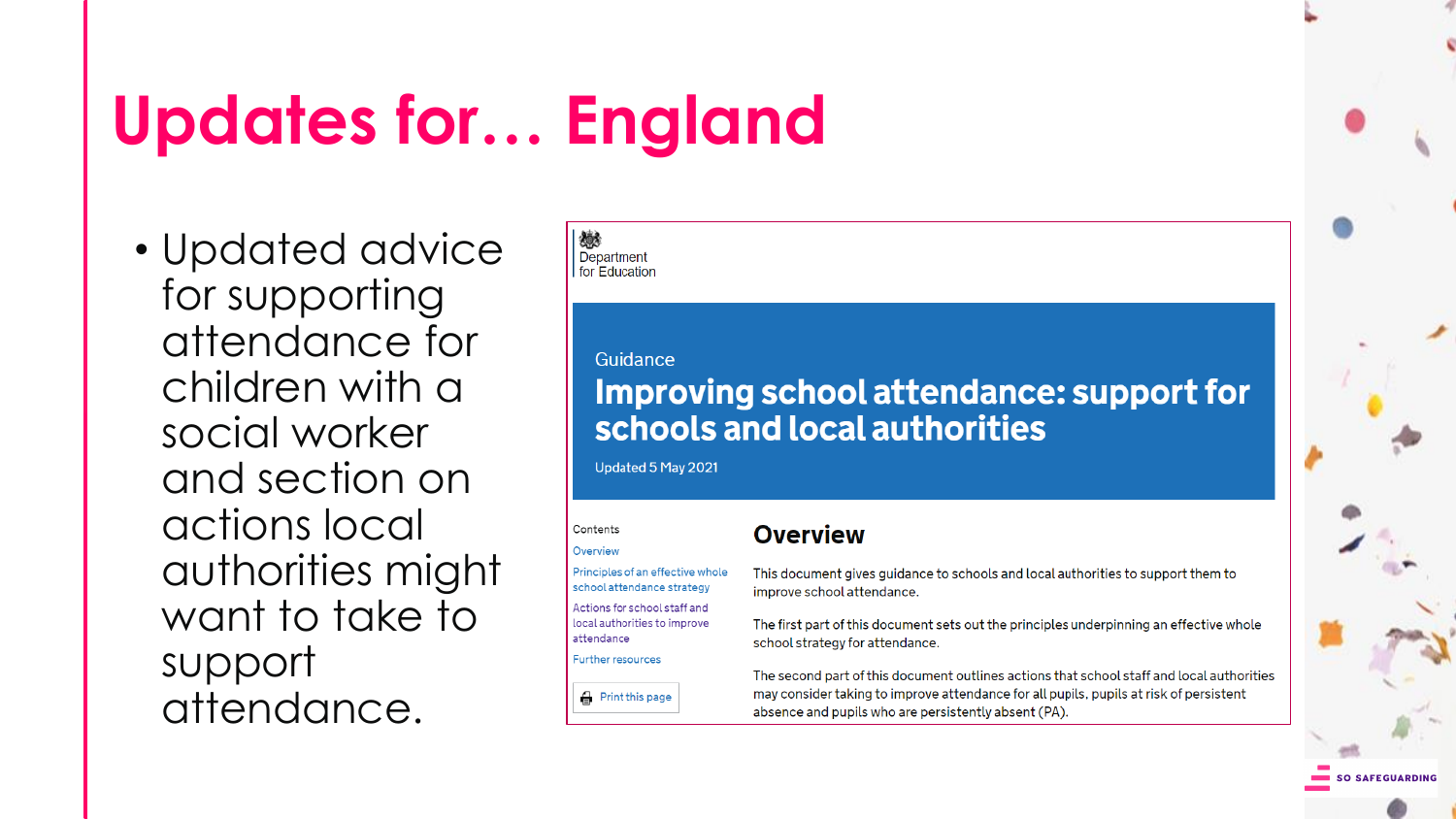# **Education staff wellbeing charter**

- Jointly developed by unions, schools and trusts, professional bodies, Mind, the DfE and Ofsted.
- Range of aims to promote wellbeing in schools.
- More information will follow in the autumn – no need to sign up now.
- Will be evaluated in 2023.
- Range of resources available.

**[https://www.gov.uk/guidance/education-staff](https://www.gov.uk/guidance/education-staff-wellbeing-charter)wellbeing-charter**

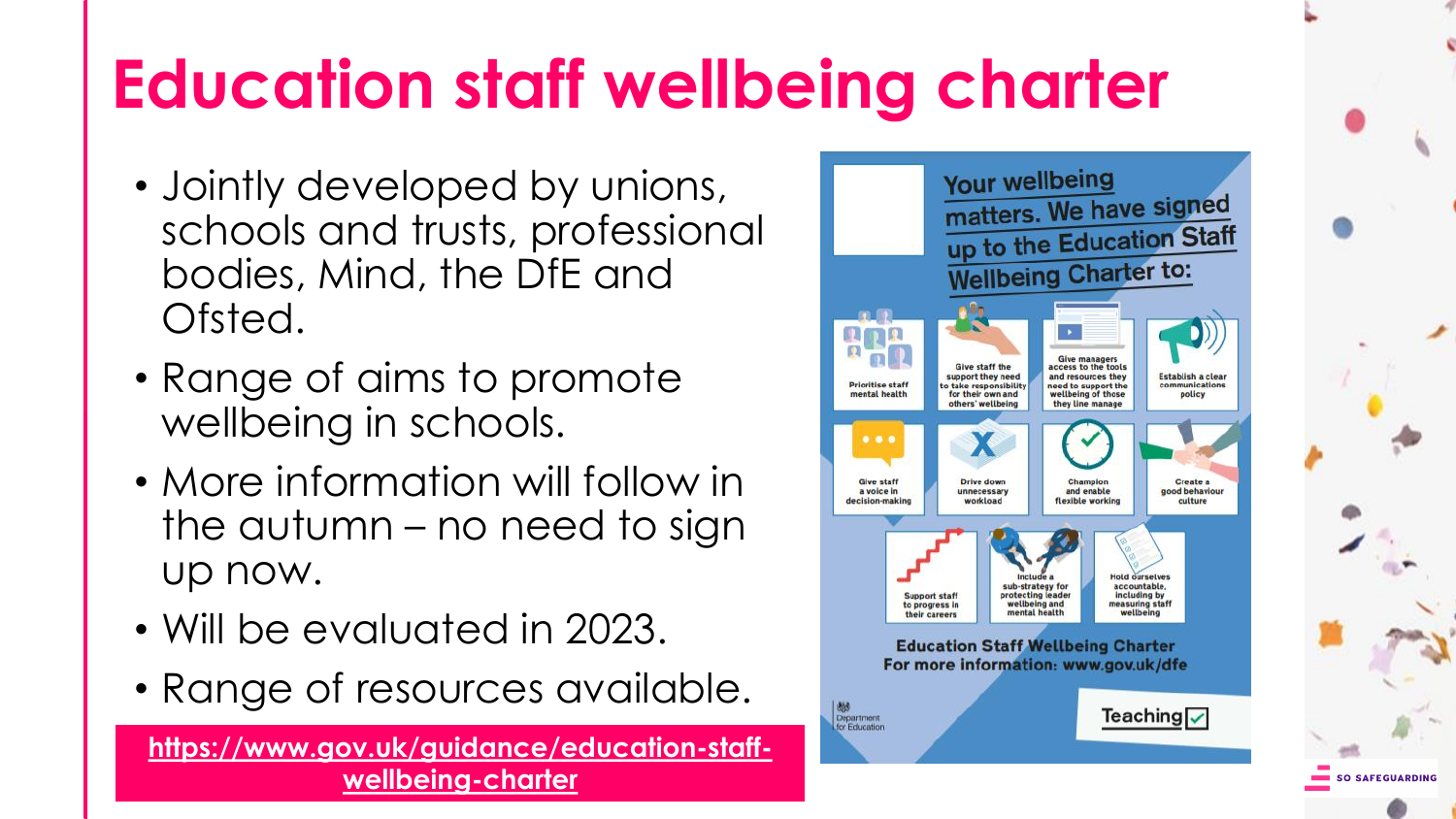### **Everyone's Invited – what does it mean for us?**

- Everyone's Invited began in June 2020, after the founder Soma Sara shared her personal experience of rape culture on Instagram.
- Since then, the movement has grown and there have now been 16,000 stories shared on the Everyone's Invited website.
- Many of the stories involve incidents of peer on peer sexual abuse and lots of the testimonies name schools.
- The platform has now stopped sharing the names of schools as part of the testimonies.
- It signposts individuals to sources of support and help.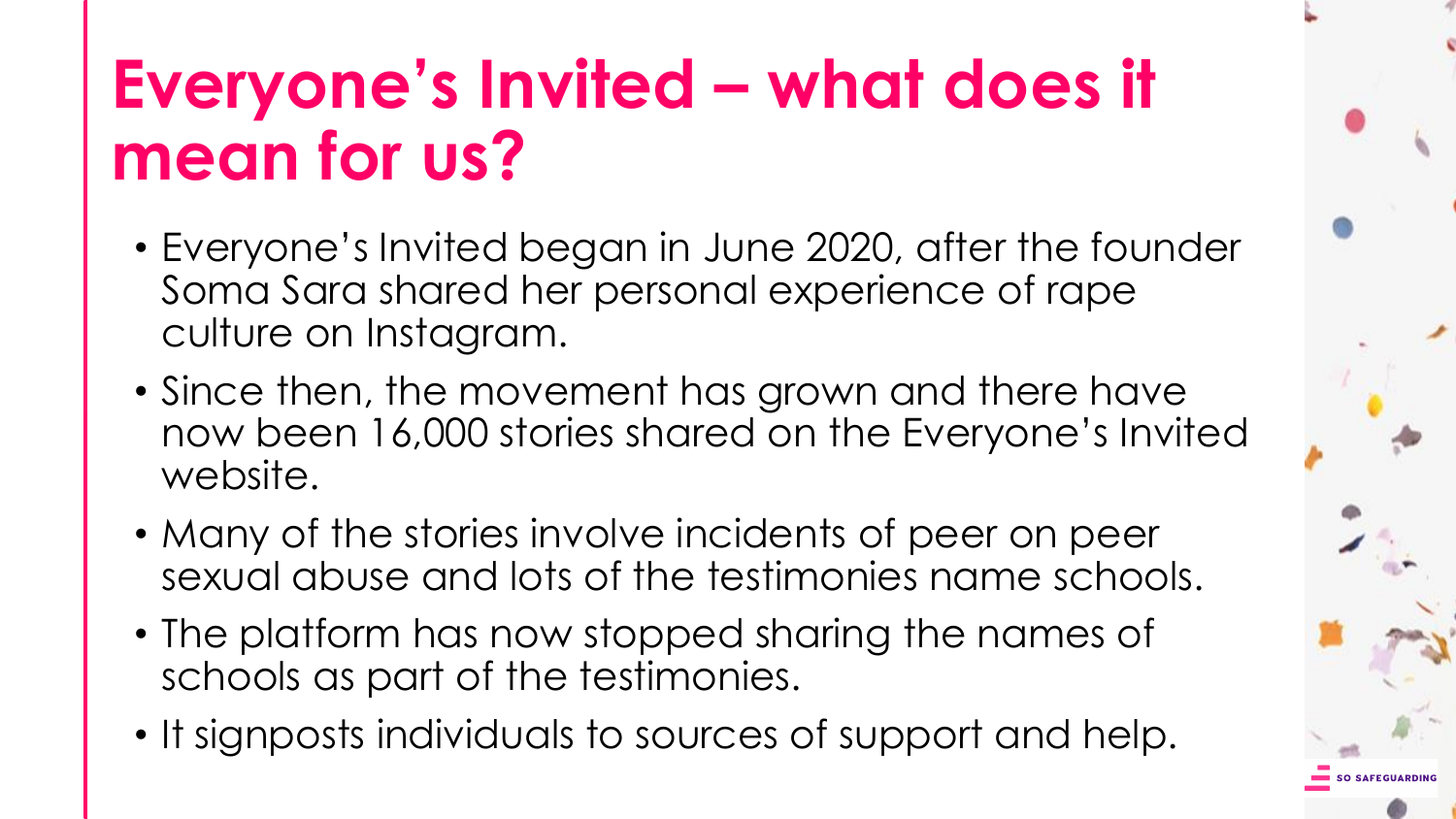### **Ofsted review of sexual abuse in schools**

### **The review will**:

- seek to find out whether schools and colleges have appropriate safeguarding processes in place.
- Consider whether current guidance is understood by schools and colleges.
- Consider whether guidance is sufficient to help schools respond effectively to allegations.
- Consider whether schools and colleges need further support in teaching about sex and relationships.
- Assess whether current inspection regimes in state and private schools are robust enough around the issue of sexual abuse.
- Consider how well schools and colleges are working with local multi-agency safeguarding partners.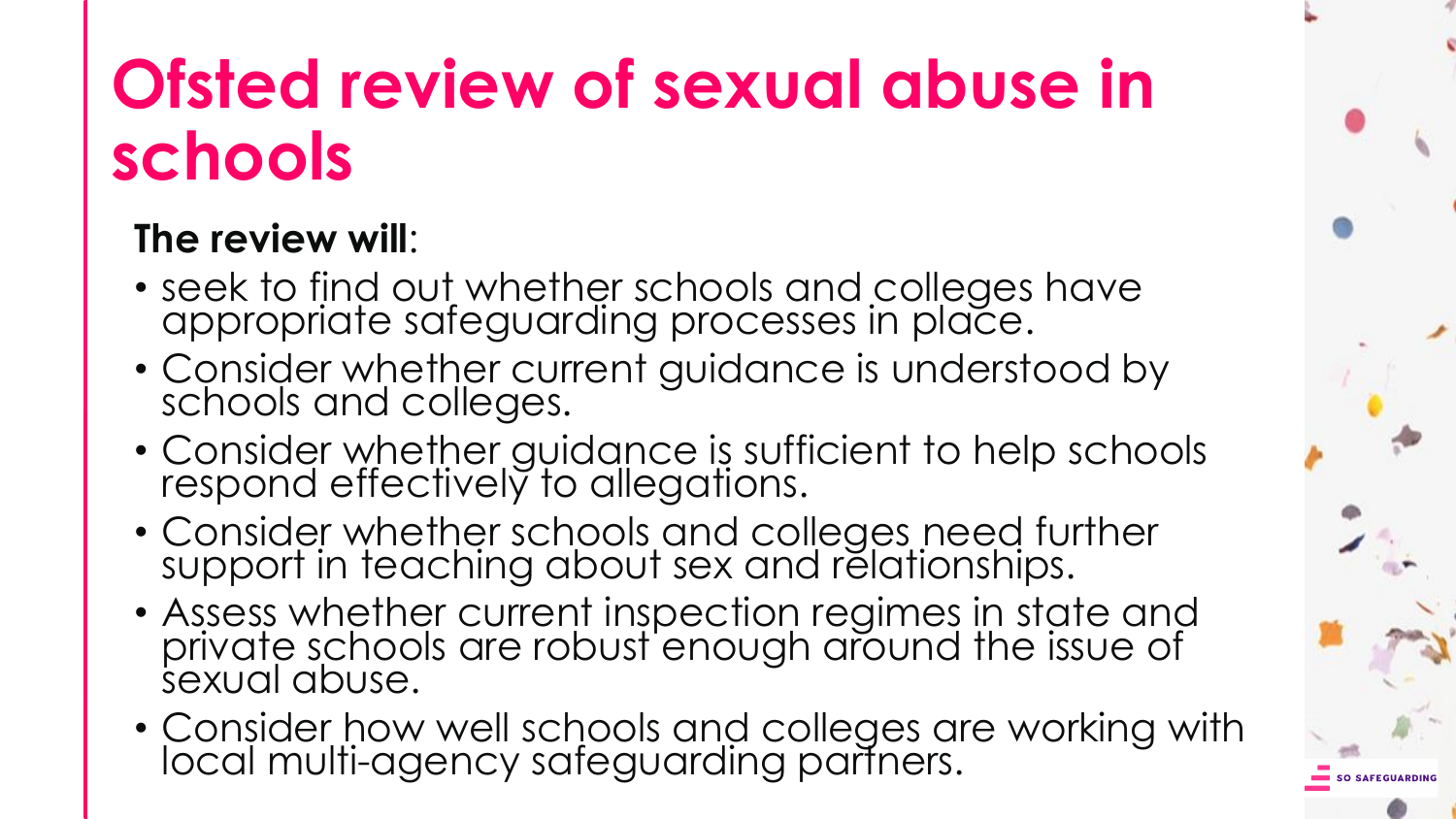### **What will be looked at?**

### **Safeguarding and curriculum**

- Is the existing safeguarding framework and guidance for inspectors strong enough to properly assess how schools and colleges safeguard and promote the welfare of children?
- How can schools and colleges be supported further to successfully deliver the new RSHE (relationships, sex and health education) curriculum, including in teaching about sexual abuse, cyber-bullying and pornography as well as healthy relationships and consent?

### Multi-agency safeguarding arrangements

- How well are safeguarding guidance and processes understood and working between schools, colleges and local multi-agency partners?
- Does working between schools, colleges and local safeguarding partners, including local authority children's social care, the police, health services and other support, need to be strengthened?

### **Victims' voice and reporting**

- How does the current system of safeguarding in schools and colleges listen to the voices of children when reporting sexual abuse whether occurring within or outside school?
- What prevents children from reporting sexual abuse?
- Do victims receive timely and appropriate support from the right place?
- Have inspections by ISI (the Independent Schools Inspectorate) and Ofsted been robust enough in relation to the issues raised?

In order to answer these questions, the review will take the following approach:

- Ofsted will review a sample of the recently reported evidence of sexual violence and abuse involving pupils.
- Ofsted will visit a sample of schools and colleges where cases have been highlighted, with ISI where appropriate, to look at how well safeguarding is working and to discuss the wider issues raised by the evidence.
- The review will not report on individual schools or cases,  $[footnote 1]$  but present a picture of good and poor practice across the country.

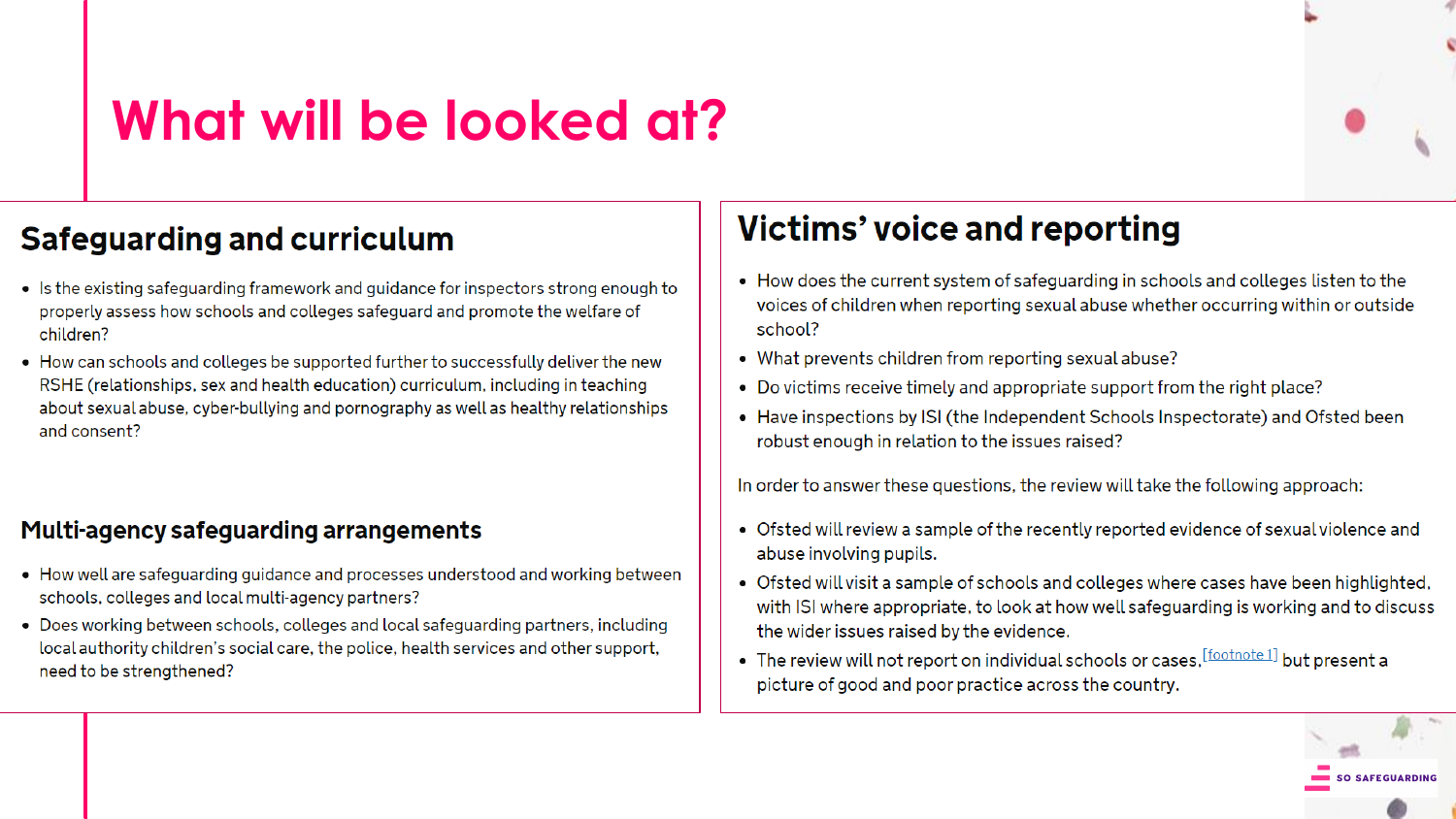### **What could we be doing?**

- Ensure that there is a culture of 'it can happen here'.
- Revisit your policy and procedures for reporting, make sure they include everything they need to and strengthen any areas that you feel need to be developed.
- Look at the behaviour policy and staff training and make sure it includes effective ways to respond to 'lower level' behaviour incidents that may create a culture of harm.
- Include your governors in any changes so that they can provide the necessary support and challenge.
- Re-consider your new PSHE curriculum in light of these issues.
- Think carefully about reporting mechanisms and how you can strengthen your approach.
- Review recent cases and consider if any further action needs to be taken.
- Consider implementing training around gendered language.
- Utilise pupil voice in a meaningful way.
- Document your holistic review and keep a record of any changes or developments that you have made.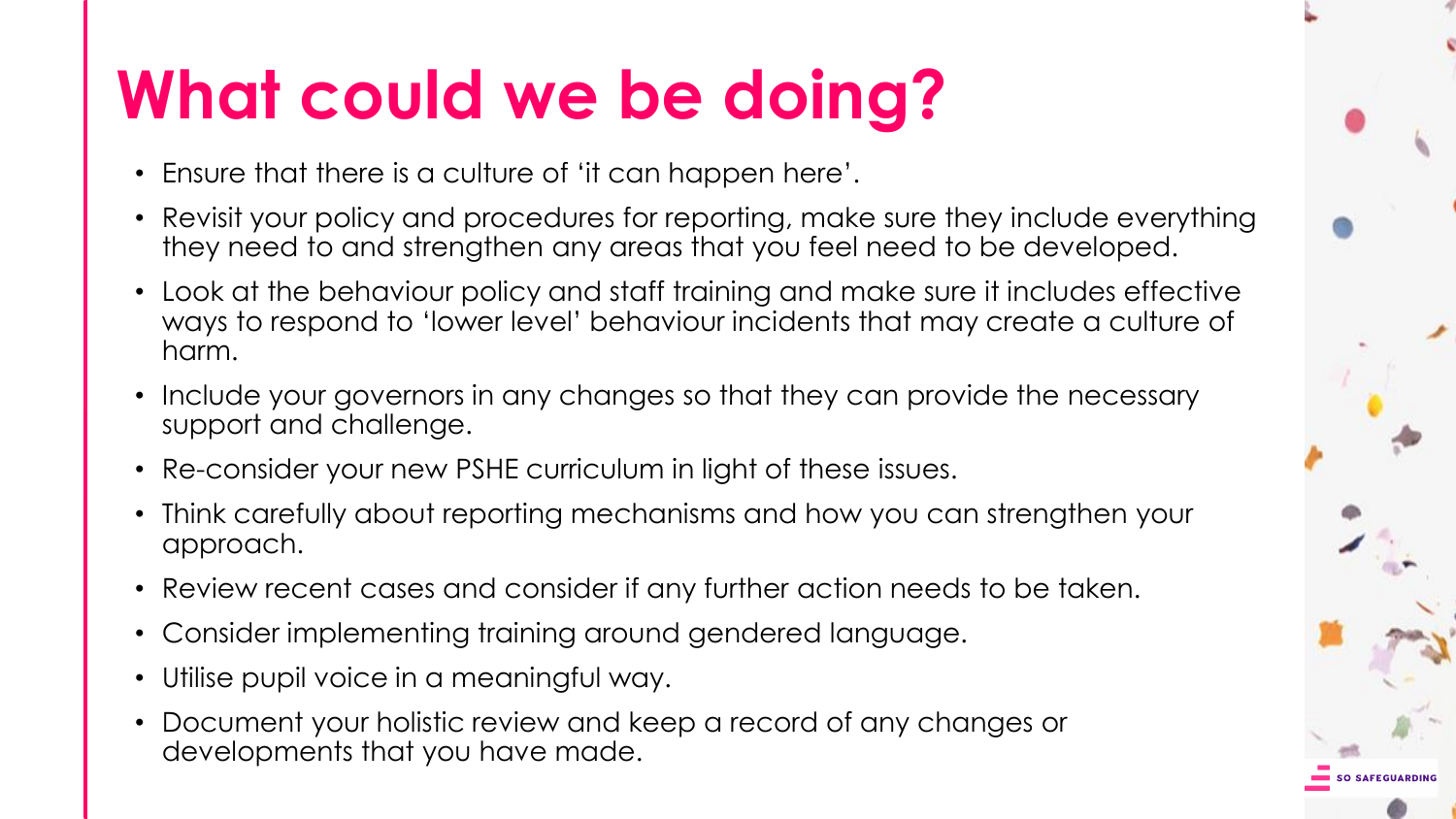## **Perplexing presentations and FII**

- Royal College of Paediatrics and Child Health
- Updated February 2021
- Provides useful terms to help to describe concerning medical events or parental behaviour.

**Perplexing Presentations** (PP) / Fabricated or Induced **Illness (FII) in Children RCPCH guidance** 

'Fabricated or Induced Illness by Carers: A practical guide for paediatricians' last published in 2009. Updated February 2021

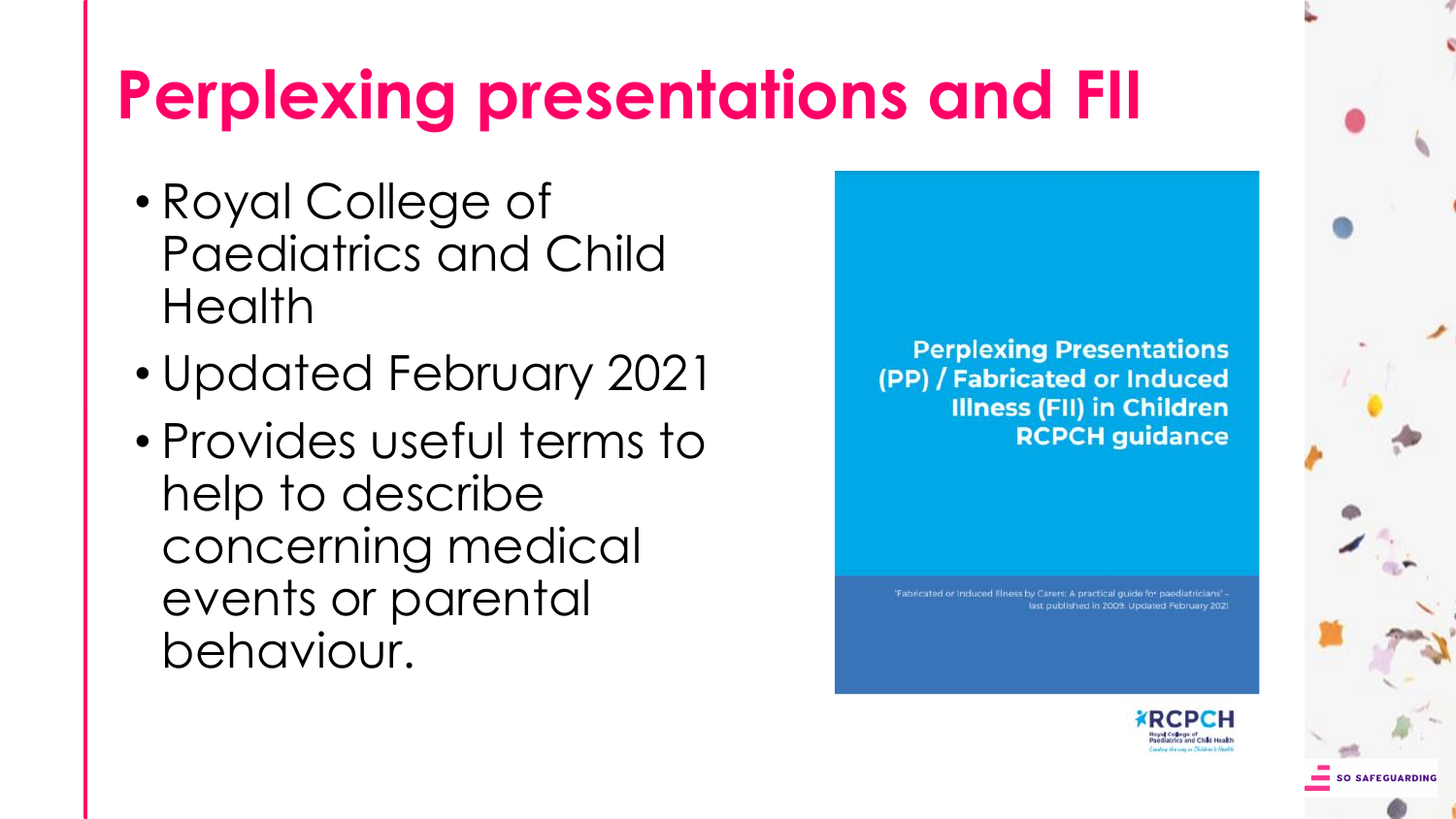### **What are the terms used in the guidance?**

| <b>Term</b>                                | <b>Definition</b>                                                                                                                                                                                                                                                                                                                                                                                                                                                                                                                                                                                                                          |
|--------------------------------------------|--------------------------------------------------------------------------------------------------------------------------------------------------------------------------------------------------------------------------------------------------------------------------------------------------------------------------------------------------------------------------------------------------------------------------------------------------------------------------------------------------------------------------------------------------------------------------------------------------------------------------------------------|
| Medically<br>Unexplained<br>Symptoms (MUS) | The child's symptoms, of which the child complains and<br>which are genuinely experienced, are not fully explained<br>by any known pathology but with likely underlying factors<br>in the child (usually of a psychosocial nature), and the<br>parents acknowledge this to be the case. The health<br>professionals and parents work collaboratively to achieve<br>evidence-based therapeutic work in the best interests of<br>the child or young person. MUS can also be described as<br>'functional disorders' and are abnormal bodily sensations<br>which cause pain and disability by affecting the normal<br>functioning of the body. |
| Perplexing<br>Presentations (PP)           | Presence of alerting signs when the actual state of the<br>child's physical/ mental health is not yet clear but there is<br>no perceived risk of immediate serious harm to the child's<br>physical health or life.                                                                                                                                                                                                                                                                                                                                                                                                                         |
| Fabricated or<br>Induced Illness (FII)     | FII is a clinical situation in which a child is, or is very likely to<br>be, harmed due to parent(s') behaviour and action,<br>carried out in order to convince doctors that the child's<br>state of physical and/or mental health or<br>neurodevelopment is impaired (or more impaired than is<br>actually the case). Fil results in emotional and physical<br>abuse and neglect including iatrogenic harm.                                                                                                                                                                                                                               |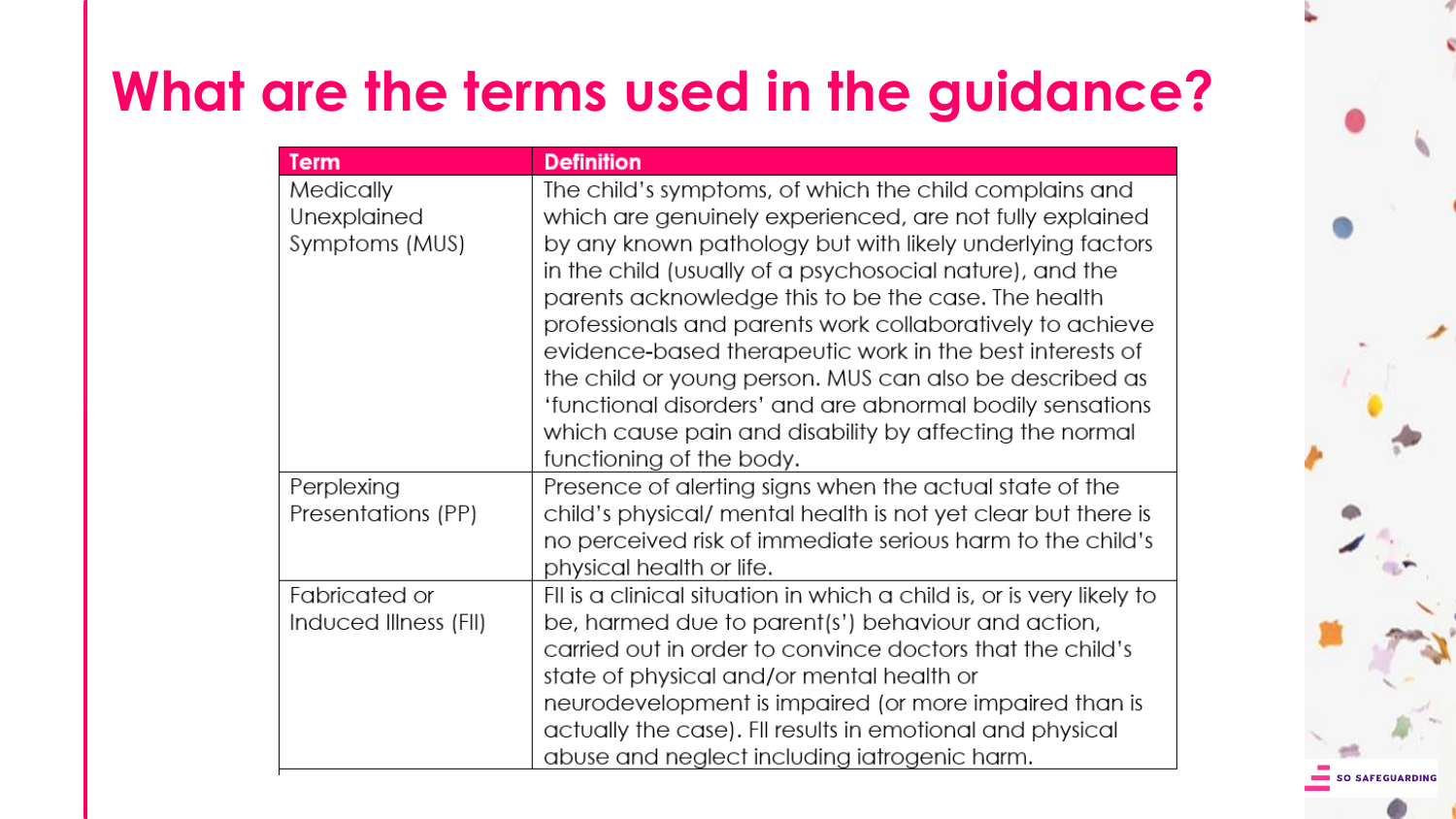## **Perplexing presentations**

- 92% of respondents recall seeing at least one perplexing presentation within the previous 12 months and 30% have seen more than five.
- Most common presentations involve feeding difficulties, challenging behaviour, musculoskeletal symptoms and gait disorders.
- Munchausen by proxy by internet has been reported as a new phenomenon.

**Perplexing Presentations** (PP) / Fabricated or Induced **Illness (FII) in Children RCPCH guidance** 

'Fabricated or Induced Illness by Carers: A practical guide for paediatricians' last published in 2009. Updated February 2021

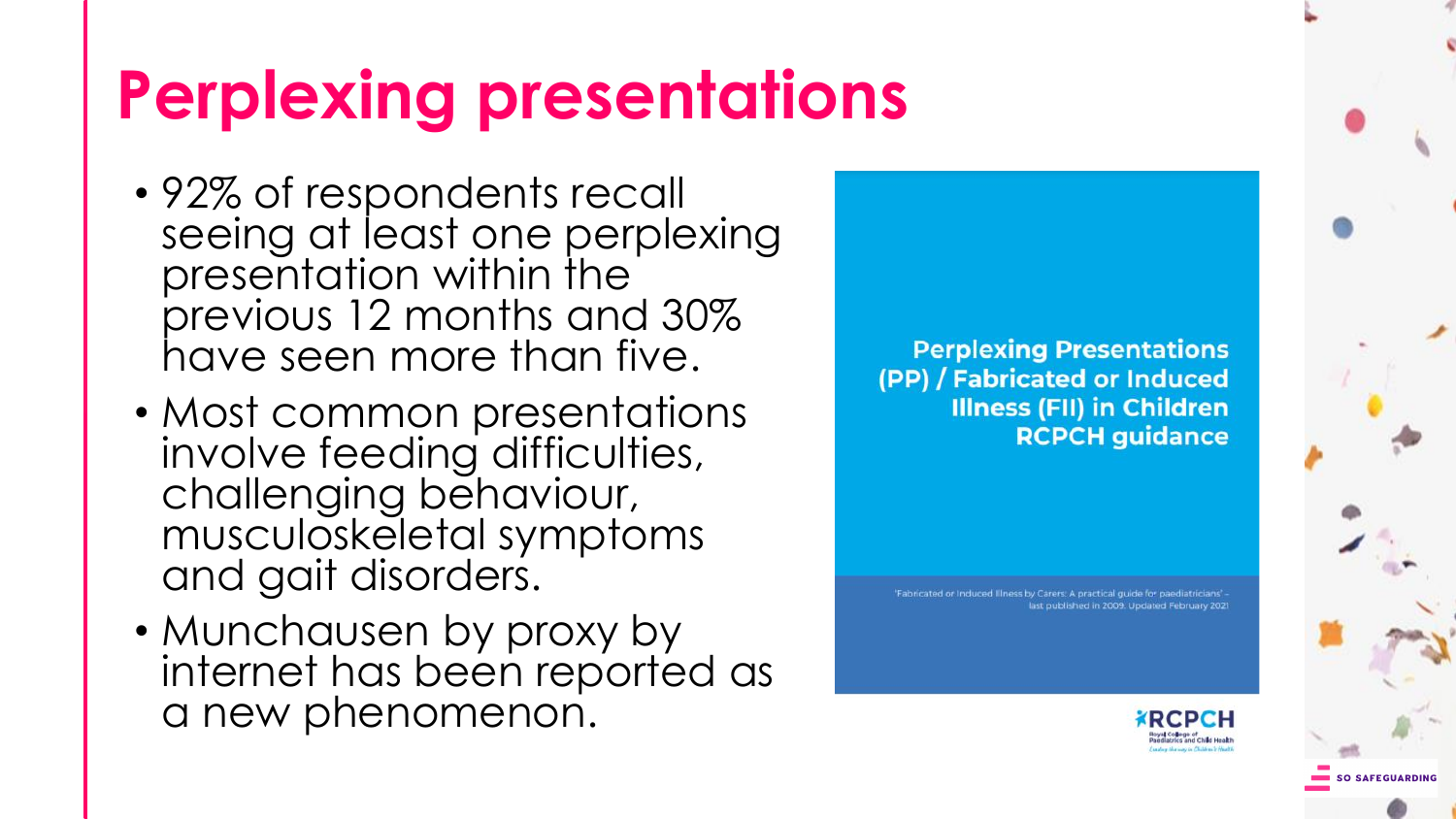# **Things to consider**

- Ensure that you **read the guidance**.
- Review your **medical record-keeping**.
- Think about

*How involved are your attendance team? How much information is shared with the safeguarding lead around absences?*

- Consider how you can **foster links with healthcare partner** to strengthen your safeguarding work.
- **Seek advice** from children's services if you are unsure of what action to take, follow your local procedures and make a referral if a child is experiencing, or at risk of experiencing, significant harm.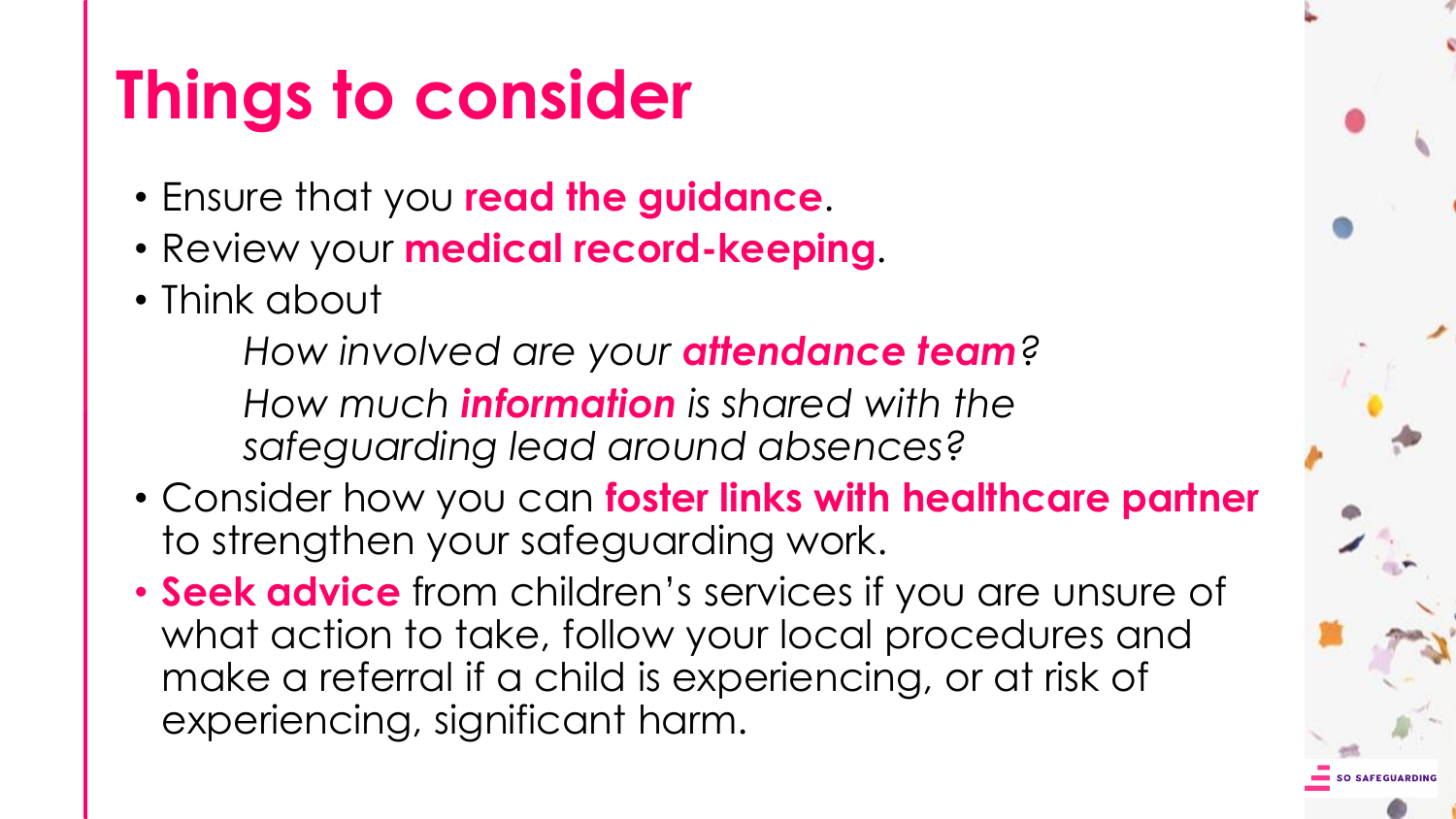### **Putting your own oxygen mask on first**

- Create opportunities within your day to have some thinking time.
- Use quick tools to help to regulate your own stress levels – e.g. Pooky's 5 finger breathing technique.
- Think about competing demands and how this impacts your senses. Go somewhere quiet to complete quiet work (even if it is just for 15 mins or half an hour!).
- Invest in yourself supervision, training.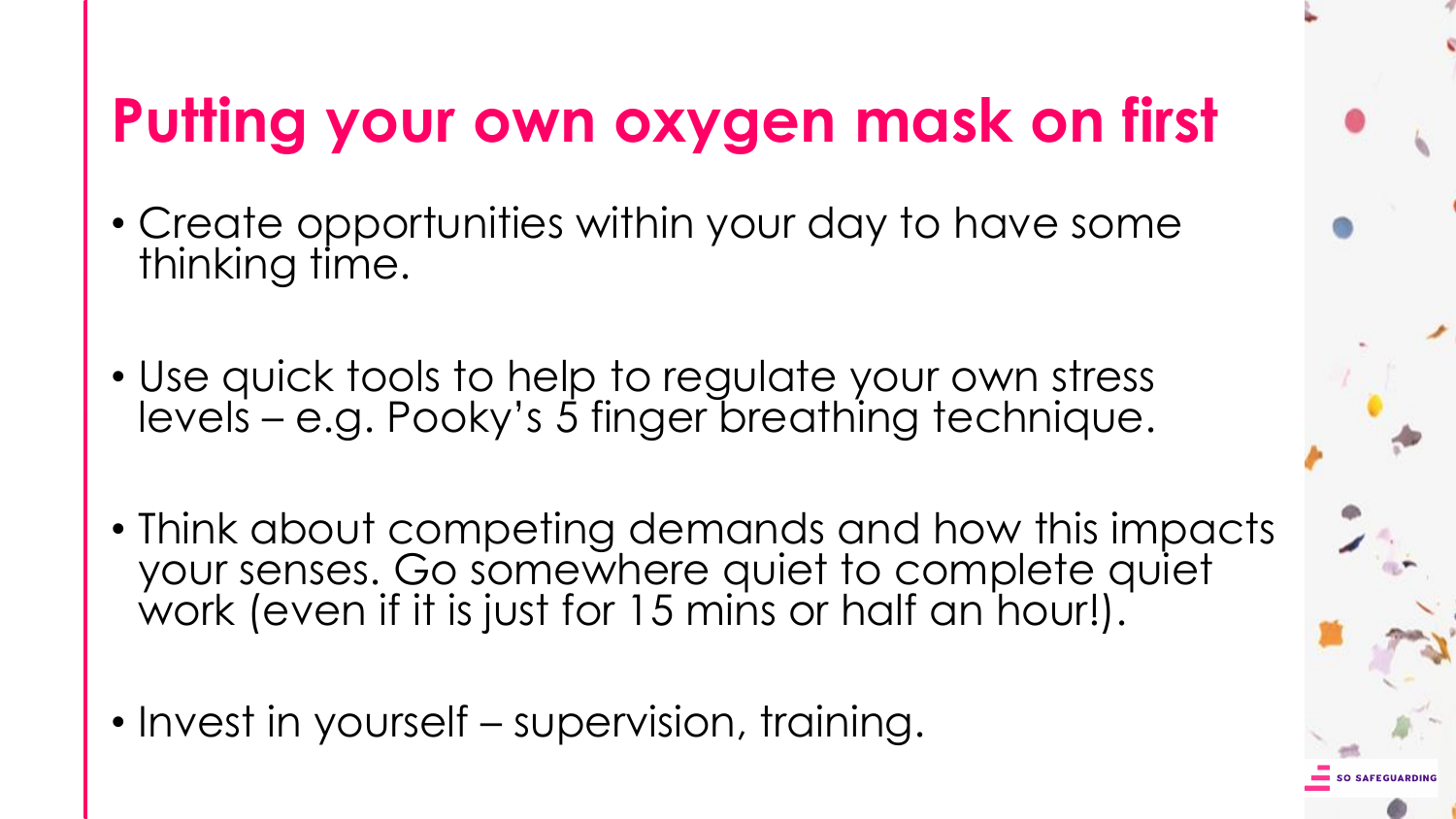

### **Things to think about…**

- Consider the **pastoral implications** of changes to Covid guidance.
- Think about, or review, your approach to **promoting educational outcomes of vulnerable children**  (including attendance!).
- Review your **policy and approach to HSB**.
- Update any information or training you deliver on **FII** with the latest guidance (or use the CE FII course!).